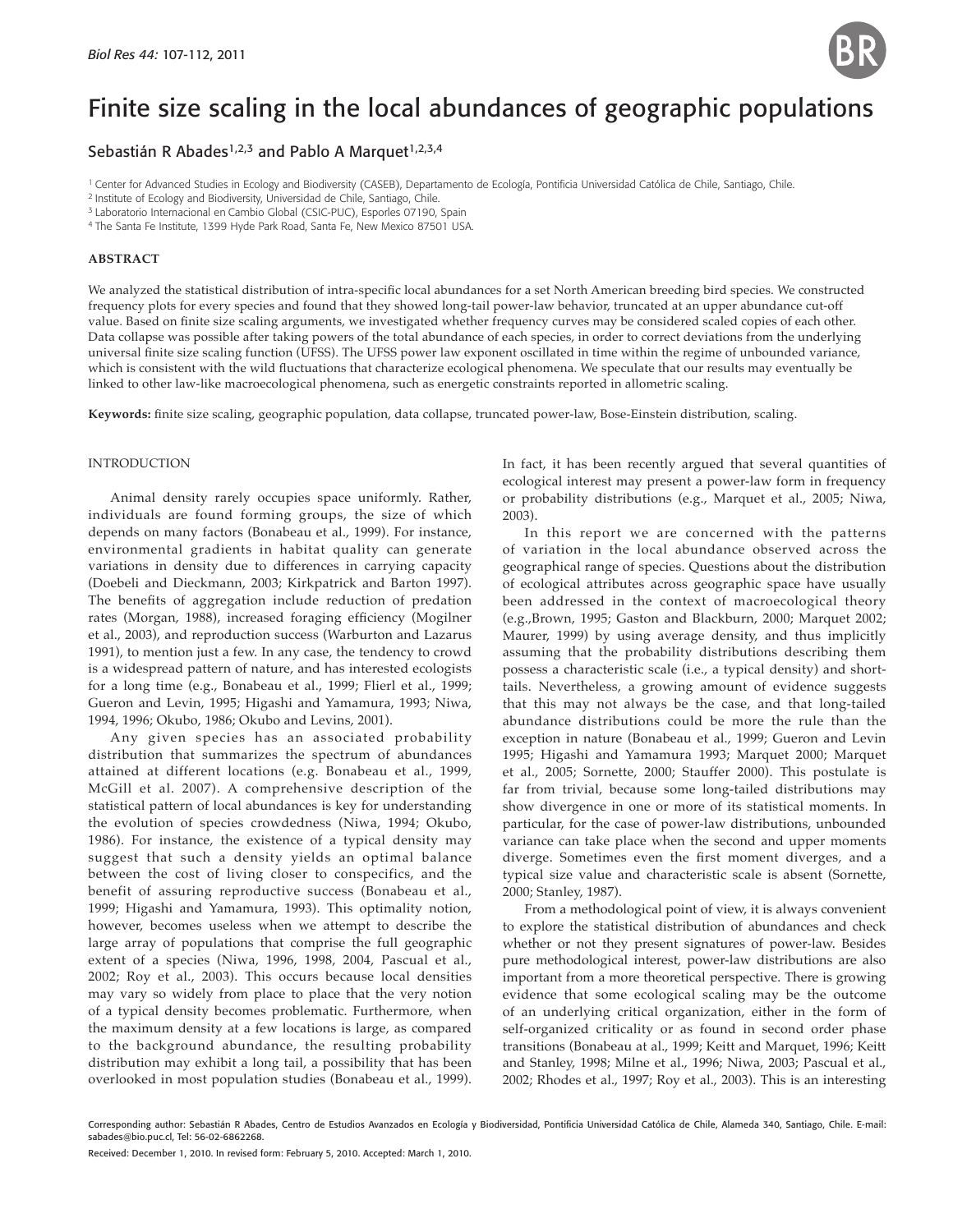conjecture, because critical scaling behavior is connected to the notion of universality classes, a powerful concept used in statistical physics to systematically compare and recognize as similar (based on the value of their critical exponents), systems that would otherwise be considered as different, if the attention were put in the nature of their components or microscopic details (Bonabeau and Dagorn 1995; Mantegna & Stanley, 2000; Stanley, 1995; Stanley et al., 2000; Vicsek, 2001; Yeomans 1992). More specifically, the term *universality* is used by physicists to highlight the idea that near a critical point of organization (i.e., a continuous phase transition), systems composed of multiple elements show spontaneous order that is not attributable to the details of the individual particles that constitute the system, or the specific details of the rules that govern the relationships among them. Rather, other macroscopic features of the system become relevant, such as its dimensionality (Gisiger, 2001). Thus, *universality* complies with the very definition of a complex systems.

Our study system will be a set of species taken from the North American breeding bird survey. This system is ideally suited for this type of analyses as it represents one of the few continental-scale censuses available for a large ensemble of species. We hypothesize that conspecific breeding bird individuals self-organize in space by forming aggregates in demand of suitable habitats for reproduction (Gueron and Levin, 1995; Higashi and Yamamura, 1993; Maurer, 2005; Niwa, 1994, 1996). In addition, we propose testing for the existence of a specific type of statistical distribution, the Bose-Einstein distribution. This is a suitable null statistical distribution as it assumes that the elements that are being arranged into distinctive classes are identical. Thus, Bose-Einstein statistics (hereafter B-E) postulate that each distinguishable combination of *r* elements (e.g., individuals) in *n* groups (e.g., abundance classes) has equal probability of occurrence. The resulting probability distribution shows a truncated power-law behavior, which is in contrast to the expected exponential distribution (i.e. Gibbs-Boltzmann) that arises under the distinguishable assumption of microstates (Ijiri & Simon, 1975). It turns out to be an appropriate null model under a neutral scenario as has been postulated by Hubbell (2001), where individuals of different species are assumed to be equivalent on a per capita basis. Accordingly, if breeding places across the geographical range are considered a limited resource for individuals seeking to breed, an intraspecific B-E distribution should be verified. Interestingly, and in analogy with animal behavior, particles obeying B-E distribution are believed to exert *attraction* on other particles, by exciting a particular energy state, producing a quantum effect named Bose-Einstein condensation (hereafter, BEC). In an ecological context, this biosocial contagion mechanism is ethologically justified, and, in analogy to BEC phenomena, is expected to be responsible for producing an exponentially truncated power-law frequency distribution of local abundances, similar to those observed in other ecological aggregates (Majumdar and Sire, 1993; Mogilner et al., 2003; Rajesh and Majumdar, 2001; Takayasu et al., 1988, 1989; Takayasu, 1989, Taylor and Taylor, 1977; Vicsek et al., 1985). Borrowing some thermal physics jargon (Gould et al., 2006; Stanley, 1987; Yeomans, 1992), we may say that abundance undergoes a type of phase transition from a high temperature regime (where abundance classes are occupied according to the Gibbs law, see Okubo, 1986), to a more cooled phase (where spatial coalescence tends to favor a scale invariant occupation

of abundance classes). We leave the problem of characterizing ecological phase transitions to a forthcoming report and point the interested reader to Pascual et al. (2002), Pascual and Guichard (2005)and Roy et al. (2003). Instead, in this report we will address the question of characterizing the frequency distribution of local abundances within the geographic range of species, and test whether universality underlies abundance scaling.

## **METHODS**

#### *Database*

We analyzed the statistical distribution of local abundance across the geographical range of bird species using the North American Breeding Bird Survey database. This survey has been conducted by the United States Geological Survey since 1966 to the present, and consists of the permanent census of about 2,500 routes visited yearly by volunteer ornithologists during the breeding season (Peterjohn and Sauer, 1999). The sampling grid has a spatial coverage extending over all the continental territory of the United States and southern Canada. In every route, ornithologists have identified resident species and obtained an estimate of their local abundance, based on visual or sound recordings. From this database, we selected a random set of 67 species whose geographical ranges were totally or mostly contained inside the boundaries of the sampling region. We used data from years 1980 to 2002, and performed our analysis on a yearly basis. Except for size effects (see below), we treated these selected species as being fundamentally equivalent, hence, we did not keep track of their specific taxonomic identity in the remainder of this report. However, chosen species differ in many respects, encompassing at least three orders of magnitude in body mass, overlapping in geographic extent in various degrees, differing in habitat use and diet, not to mention the many differences in abundance levels and degrees of spatial occurrence. The only similitude criteria used to select the current set of species from the whole BBS database was that they were permanent resident species, so as to avoid effects of inter-year long-distance migration on the patterns of abundance observed across space.

#### *Power law distributions and data collapse*

Power-law distributions take the form *N(s)*~ s<sup>-β</sup>, where *N(s)* is the frequency of sites having *S* individuals, and β is the power-law exponent that governs slow frequency decay (Marquet et al., 2005, Niwa, 2003, 2005; Stanley, 1995). For  $|\beta|$  2 the distribution has infinite variance (Sornette, 2000). In practical terms, infinite variance refers to the idea that, no matter how much we increase the sampling effort, variance will always increase. For  $|\beta|$  1 the mean diverges to infinity (Sornette, 2000). However, empirical power-laws are necessarily truncated at a maximum cut-off value (Bonabeau et al., 1999; Chave and Levin, 2003; Niwa, 2005), because the total number of individuals of one species is finite. We incorporated finite size effects into our analysis by assuming the ansatz

$$
N(s) = L^{\alpha} f(s \times L^{-\gamma}) \tag{1}
$$

where *L* is a term representing the size of the system under study, considered here as the total abundance of each species,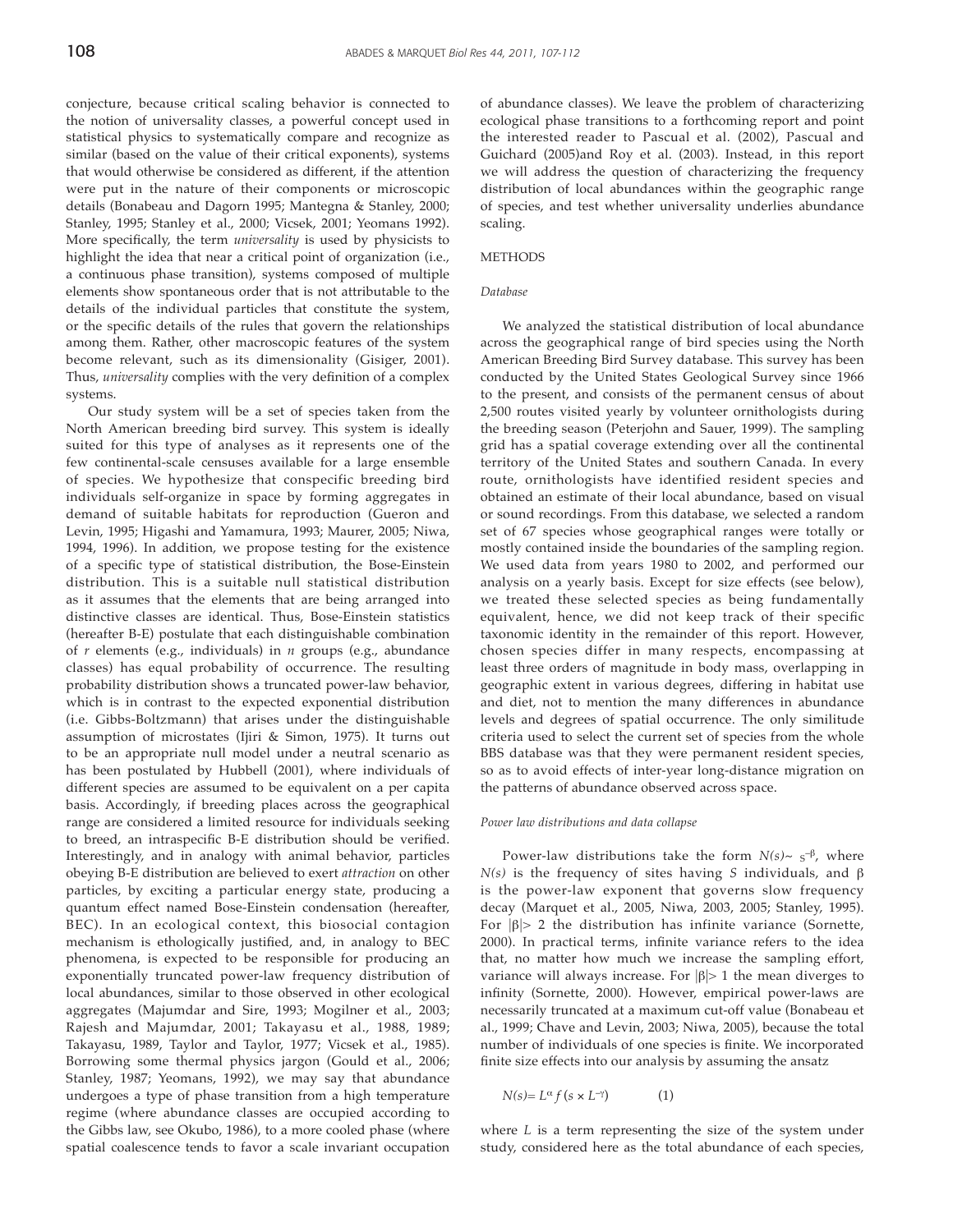while  $\alpha$  and  $\gamma$  are suitable powers used to correct system size effects. According to eq. 1, size effects are introduced by a truncation point modulated by *L*–<sup>γ</sup> , and a normalizing effect through *L*α (Sornette, 2000; Stauffer and Aharony, 1992). A strong finite size effect can create bending in the probability curve, reinforcing the B-E exponential truncation. Thus the powers coefficients  $\alpha$  and γ contain information about the intrinsic truncation present in B-E distributions and deviations generated by finite size effects. The latter bending effect also interferes with the expression of the power-law behavior present in B-E below the exponential cut-off. In order to remove these effects, and recover the asymptotic distributional form, we performed a finite size scaling (FSS) analysis (Fisher and Barber, 1972; Niwa, 2005). First, we defined the scaled variables

$$
y = N(s) \times L^{-\alpha} \tag{2}
$$

$$
x = \frac{s}{L^{\gamma}} \tag{3}
$$

Then, estimates of  $\alpha$  and  $\gamma$  were obtained by data collapse (Niwa, 2003, 2004, 2005). We iteratively searched the values for both parameters that placed all species frequency plots on a single curve (if it existed). Our best collapse was achieved by minimizing the mean of the two-dimensional variance (Cont and Bouchard, 2000). To do this, we defined the twodimensional variance as

$$
\varepsilon_{i} = \left(\frac{\sigma_{X}}{\overline{x}}\right)^{2} + \left(\frac{\sigma_{y}}{\overline{y}}\right)^{2} \tag{4}
$$

where  $\bar{x}$  and  $\bar{y}$  are the mean of eq. (2) and eq. (3) respectively, while σ is their standard deviation. These values were calculated on every  $\varepsilon$ <sub>*i*</sub> block defined after suitably binning the *x*-axis with boxes of regular size (Niwa, 2004). The mean value of ε*<sup>i</sup>* was used as the quantity to be minimized, and as a measure for the goodness of fit for data collapse (Cont and Bouchard, 2000).

The analysis outlined above was done on every species, using bird counts at the level of routes to describe the statistical behavior local abundances. We constructed histograms of abundance by the method of exponential binning, as suggested in Marquet et al. (2005) and Pueyo (2006). Afterwards, we made the FSS analysis on a yearly basis, and acquired estimates of  $β$  for the power-law range of the collapsed curves. The resulting time series of  $\beta$  was used to investigate whether FSS was consistent over time.

## RESULTS AND DISCUSSION

Figure 1 shows the local abundance frequency plots for all the species under analysis. We only plotted data for 2002 in order to illustrate differences among curves. It is clear that species differ in the relative frequency of different abundant classes, and degree of curvature. Besides those apparent discrepancies, it is possible to discern a power-law regime in the middle range of the plot (note the double logarithmic scale).

For FSS we found that minimization of the two-dimensional variance was attained at  $α = 0.28$  and  $γ = 0.46$ . Figure 2 shows the plane of numerical solutions for different combinations of both parameters. The cross mark indicates the global minimum for which data collapse was attained. Note that there are two other local minima, corresponding to values that result in a good collapse either around the cut-off region or around N(1). Using eqns. 3 and 4, we calculated the scaled variables *x* and *y*, resulting in the data collapse shown in Figure 3.



**Figure 1:** Frequency distribution for local abundance across the geographic range of breeding birds. Each combination of intensity and symbol represents one species. Data correspond to 2002 only.



**Figure 2:** Solution space for the mean two-dimensional variance as a function of system size power exponents. Isoclines represent values of ε across different trials of  $\alpha$  and  $\gamma$ . The cross shows the position for the global minimum.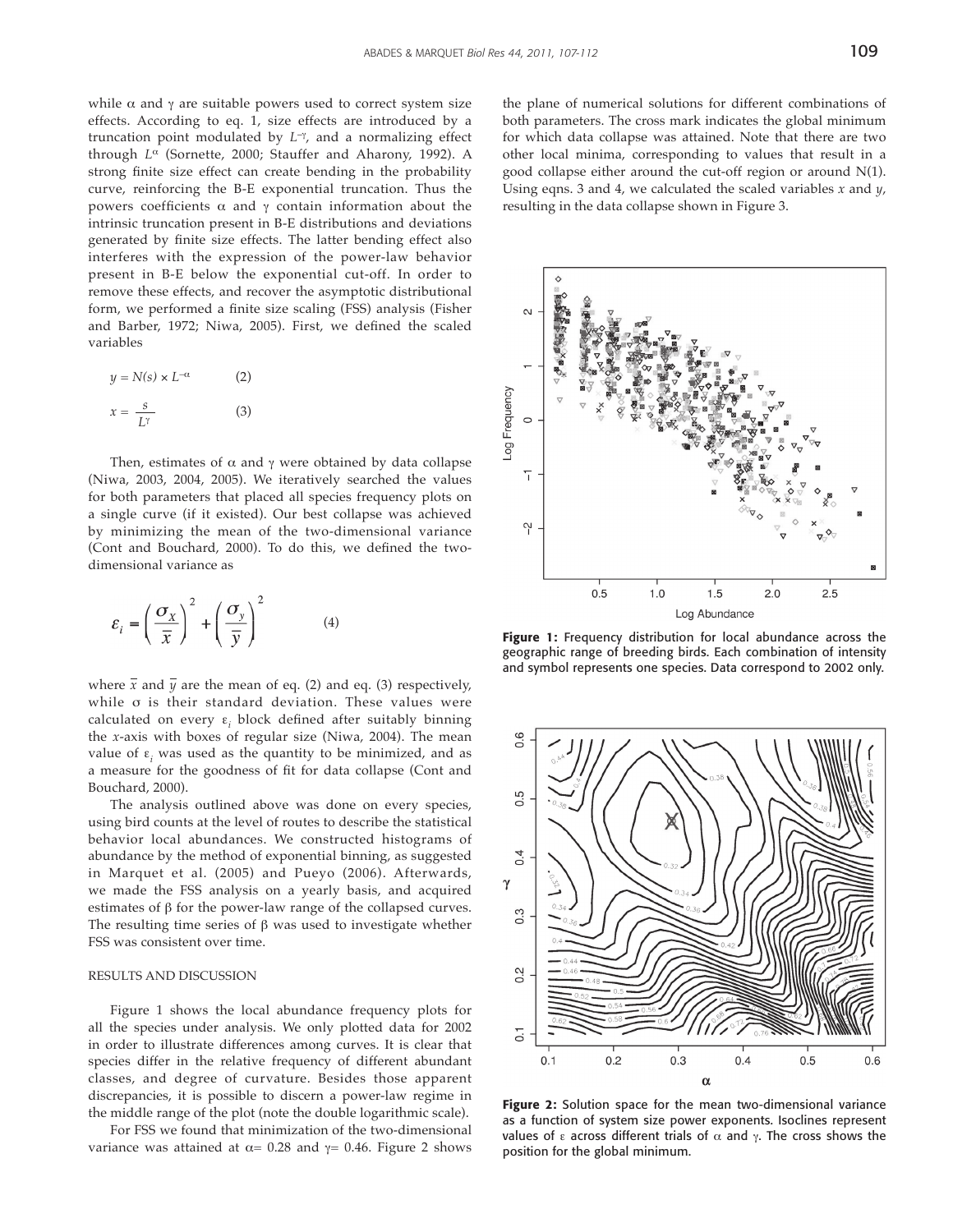

**Figure 3:** Data collapse for the abundance distribution curves shown in Figure 1. The line indicates the predicted curve using the FSS estimate of  $β$ .

All curves collapsed well into a unique universal finite-size scaling curve (UFSS). These results are in qualitative agreement with similar analysis conducted on fish school sizes (Bonabeau and Dagorn, 1995; Bonabeau et al., 1999; Niwa 1998, 2004; Rinaldo et al., 2002), although exponent values were different in all cases. This similarity is worth noting, because our data resulted from processes occurring at much larger spatial and temporal scales than in those studies, and yet, results qualitatively agreed.

Figure 4 shows the temporal evolution of β values for the period 1980-2002. This sequence did not show any temporal trends, but does present oscillations with a 5-6 year periodicity, suggesting that UFSS is robust over time, and that robustness may be achieved by compensating deviations around a long-term asymptotic value. Note that despite the observed fluctuations,  $β$  never reached values outside the region where the first statistical moment is well-defined, suggesting that the UFSS curve has a well located theoretical mean, but its estimation will always be obscured by fluctuations associated with the divergence of the variance.

So far we have provided a pure phenomenological approach that accounted for the existence of universal behavior in the system under study. It has been shown that there is an underlying truncated power-law with exponent  $|\beta|=1.19$ , which is in agreement with exponents reported for avalanche-like statistics (Turcotte, 1999). This UFSS curve can be regarded as the master curve from which every species is a particular realization that has been distorted by finite size effects. Thus, it is natural to ask: What are the factors responsible for such deviations? We cannot provide a comprehensive response to this question at this point. However, we can sketch out an explanation resorting to the implications of being governed by a B-E distribution, briefly reviewed in the following paragraph.

In B-E formalism, the leading process is competition for empty *energy states*. Imagine an energy state as the amount of energy required to sustain a given number of individuals (note that in this transformation we are changing from a continuous version of energy to a discrete version, where energy is shaped into the boundaries of a single individual, therefore the analogy with quantum mechanics becomes useful). This notion assumes two things: i) an energy state is proportional to the number of organisms it can sustain and, ii) competition for energy takes place before competition among individuals. In addition, assume competition is taking place over a finite energy landscape, so resources are limited. Given that energy is limited, its depletion by one species not only reduces the number of new individuals that can be allowed in a given energy state, but most importantly, the number of possible energy states is also reduced. This occurs because a lesser amount of energy can be partitioned in fewer ways than a larger amount. Thus, whereas energy is exhausted, larger energy states progressively disappear, and the potential remaining energy states will only allow for a lesser number, and size, of incoming individuals. This scenario resembles the macroecological stage, where resources are known to be finite and species, although different in size, tend to be equivalent in the amount of energy they use within ecosystems (Brown et al., 1993; Brown, 1995), at the cost of achieving different densities. Accordingly, it is likely that species will interfere among them by affecting the size of energy states related to the universal B-E abundance distribution, and, as a consequence, distortions are accrued on it. Figure 5 graphically explains our argument. Whether this phenomenology holds true, and concurs with observed macroecological size scaling patterns, remains to be tested.

The relationship between FSS and allometric scaling remains to be explored. If FSS in abundance could be linked to energetic constraints through body mass, it would pose an interesting scenario, in which one set of scaling rules may deviate or even suppress the validity of another.



Figure 4: Temporal fluctuations of the absolute value of scaling exponent β. The blue line shows the limit below which variances diverge. Green line shows the limit of mean and variance divergence.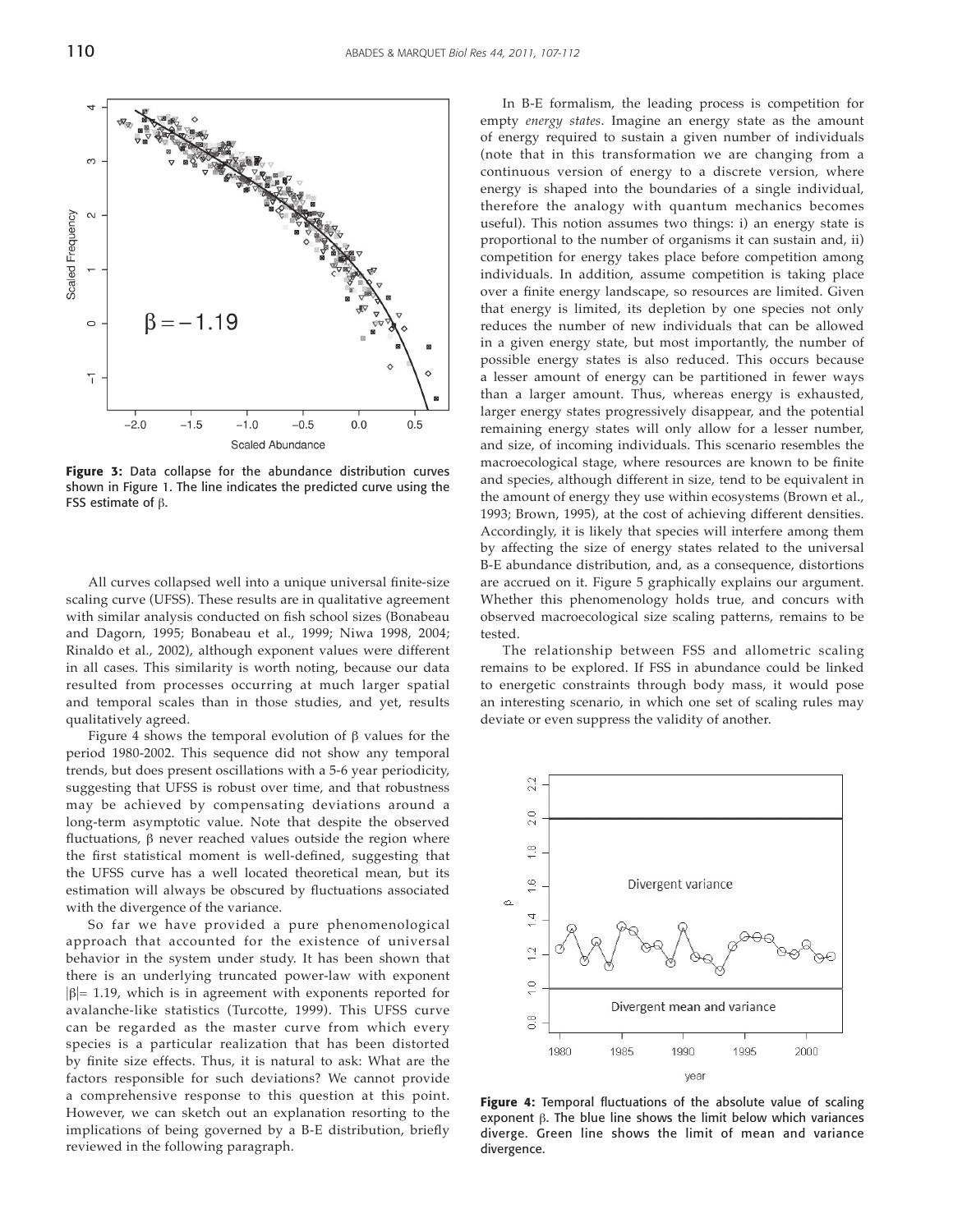

Figure 5: Diagrammatic representation of the origin of finite size effects in intra-specific patterns of abundance. We start considering a finite amount of energy *E*, represented by the solid bar in (a). We considered only two species,  $Sp_1$  and  $Sp_2$  with different body sizes, such that  $m_1 < m_2$ . These species attempt to use energy by partitioning *E* into *i*-1 energy states *e*<sup>i</sup> within which individuals will reside forming groups of size  $g_i = e_i/m_i$ . Species  $Sp_1$  has  $w(N_i)$ forms to combine *N* individuals into *i* - *t* equally sized partitions. This is represented in (b) by groups of size  $g_1$ ,  $g_2$  and  $g_4$ , indicated by big white squares. Small squares represent individuals whose size  $m_{\text{i}}$  allows them to fit into  $g_{\text{i}}$ . In (c) we repeat the process of partitioning for species  $Sp_{2}$ , twice as large as  $Sp_{1}$ . For any one species, all possible combinations between *N* and *i*, are represented in (d) as the product between all possible  $g_{\mathsf{i}}$  states. The solution for this generating process has been shown to have the form of a truncated power-law probability distribution (e). For an infinite value of  $E$ , curves for  $Sp_1$  and  $Sp_2$  should converge. For finite but very large values of *E*, probability functions would be identical in shape, but displaced in some amount related to body size (solid versus dotted lines in (e)). In (f) we show the imaginary situation in which one species (e.g. Sp<sub>1</sub>) took over a fraction of energy  $E_{Sp1}$  from a limited energy stick *E*. This leaves a reduced portion  $E_{Sp2} = E - E_{Sp1}$  of energy available to species  $E_{Sp2}$ for converting it into individuals. We sketch this situation in (f), by showing the displacement induced by this finite size constraint upon the asymptotic abundance frequency distribution of Sp<sub>2</sub> (i.e., change from dotted to thin solid line). The displacement may occur in any direction, depending on the size of  $Sp<sub>2</sub>$ . In this case we have assumed  $m_1 < m_2$ , making a shift along the direction of arrows more likely.

#### ACKNOWLEDGEMENT

We acknowledge all the USGS Breeding Bird Survey participants for their continuous effort. We are grateful to two anonymous reviewers for their constructive comments. This research as been funded by FONDECYT-FONDAP 1501-0001, Program 4, LincGlobal, ICM P05-002 & Conicyt PFB-23.

#### BIBLIOGRAPHY

- BONABEAU E, DAGORN L (1995) Possible universality in the size distribution of fish schools. Phys Rev E 51: R5220-R5223.
- BONABEAU E, DAGORN L, FREÓN P (1999) Scaling in animal group-size dis tributions. Proc Natl Acad Sci USA 96: 4472-4477.
- BROWN J, MARQUET P A, TAPER M (1993) Evolution of body size: consequences of an energetic definition of fitness. Am Nat 142: 573-584. BROWN J (1995) Macroecology. Chicago: Chicago University Press.
- CONT R, BOUCHARD J-P (2000) Herd behavior and aggregate fluctuations in financial markets. Macroecon Dyn 4: 170-196.
- CHAVE J, LEVIN S (2003) Scale and scaling in ecological and economic systems. Env Res Econ 26: 527-557.
- DOEBELI M, DIECKMANN U (2003) Speciation along environmental gradients. Nature 421: 259-264.
- FISHER M, BARBER M (1972) Scaling theory for finite-size effects in the critical region. Phys Rev Let 28: 1516-1519.
- FLIERL G, GRUNBAUM D, LEVIN S, OLSON D (1999) From individuals to aggregations: the interplay between behavior and physics. J Theo Biol 196: 397-454.
- GASTON K, BLACKBURN T (2000) Pattern and Process in Macroecology. Oxford: Blackwell Science.
- GISIGER T (2001) Scale invariance in biology: coincidence or footprint of a universal mechanism? Biol Rev 76: 161-209.
- GOULD H, TOBOCHNIK J, WOLFGANG C (2006) An Introduction to Computer Simulation Methods: Applications to Physical Systems. Reading: Addison-Wesley.
- GUERON S, LEVIN S (1995) The dynamics of group formation. Math Biosc 128: 243-264.
- HIGASHI M, YAMAMURA N (1993) What determines animal group size? Am Nat 142: 553-563.
- HUBBELL SP (2001) The Unified Theory of Biodiversity and Biogeography. Princeton University Press.
- IJIRI Y, SIMON HA (1975) Some distributions associated with Bose-Einstein statistics. Proc Natl Acad Sci USA 72: 1654-1657.
- KEITT T, MARQUET P (1996) The introduced hawaiian avifauna reconsidered: evidence of self-organized criticality? J Theor Biol 182: 161-167.
- KEITT T, STANLEY H (1998) Dynamics of north american breeding bird populations. Nature 393: 257-260.
- KIRKPATRICK M, BARTON N (1997) Evolution of a species' range. Ecology 150: 1-23.
- MAJUMDAR S, SIRE C (1993) Exact dynamics of a class of aggregation models. Phys Rev Let 71: 3729-3732.
- MANTEGNA RN, STANLEY HE (2000) Introduction to Econophysics: Correlations & Complexity in Finance. Cambridge: Cambridge University Press.
- MARQUET P A (2000) Invariants, scaling laws and ecological complexity. Science 289: 1487-1488.
- MARQUET P A, QUIÑONES R, ABADES S, LABRA F, TOGNELLI M, ARIM M, RIVADENEIRA M
- (2005) Scaling and power-laws in ecological systems. J Exp Biol 208: 1749- 1769.
- MARQUET PA (2002) The search for general principles in ecology. Nature 418:723.
- MAURER B (1999) Untangling Ecological Complexity. Chicago: University of Chicago Press.
- MAURER B (2005) Statistical mechanics of complex ecological aggregates. Ecol Complex 2: 71-85.
- MCGILL BJ, ETIENNE RS, GRAY JS, ALONSO D, ANDERSON MJ, BENECHA HK, DORNELAS M, ENQUIST BJ, GREEN JL, HE F, HURLBERT AH, MAGURRAN AE, MARQUET PA, MAURER BA, OSTLING A, SOYKAN CU, UGLAND KI, WHITE EP (2007) Species abundance distributions: moving beyond single prediction theories to integration within an ecological framework. Ecology Letters 10: 995- 1015.
- MILNE B, JOHNSON A, KEITT T, HATFIELD C, DAVID J, HRABER P (1996) Detection of critical densities associated with pinion-juniper woodland ecotones. Ecology 77: 805-821.
- MOGILNER A, EDELSTEIN-KESHET L, BENT L, SPIROS A (2003) Mutual interactions, potentials, and individual distance in a social aggregation. J Math Biol 47: 353-389.
- MORGAN M (1988) The effect of hunger, shoal size and the presence of a predator on shoal cohesiveness in bluntnose minnows, pimephales notatus rafinesque. J Fish Biol 32: 963-971.
- NIWA H-S (1994) Self-organizing dynamic model of fish schooling. J Theor Biol 171: 123-136.
- NIWA H-S (1996) Mathematical model for the size distribution of fish schools. Comp Math App 32: 79-88.
- NIWA H-S (1998) School size statistics of fish. J Theor Biol 195: 351-361.
- NIWA H-S (2003) Power-law versus exponential distributions of animal group sizes. J Theor Biol 224: 451-457.